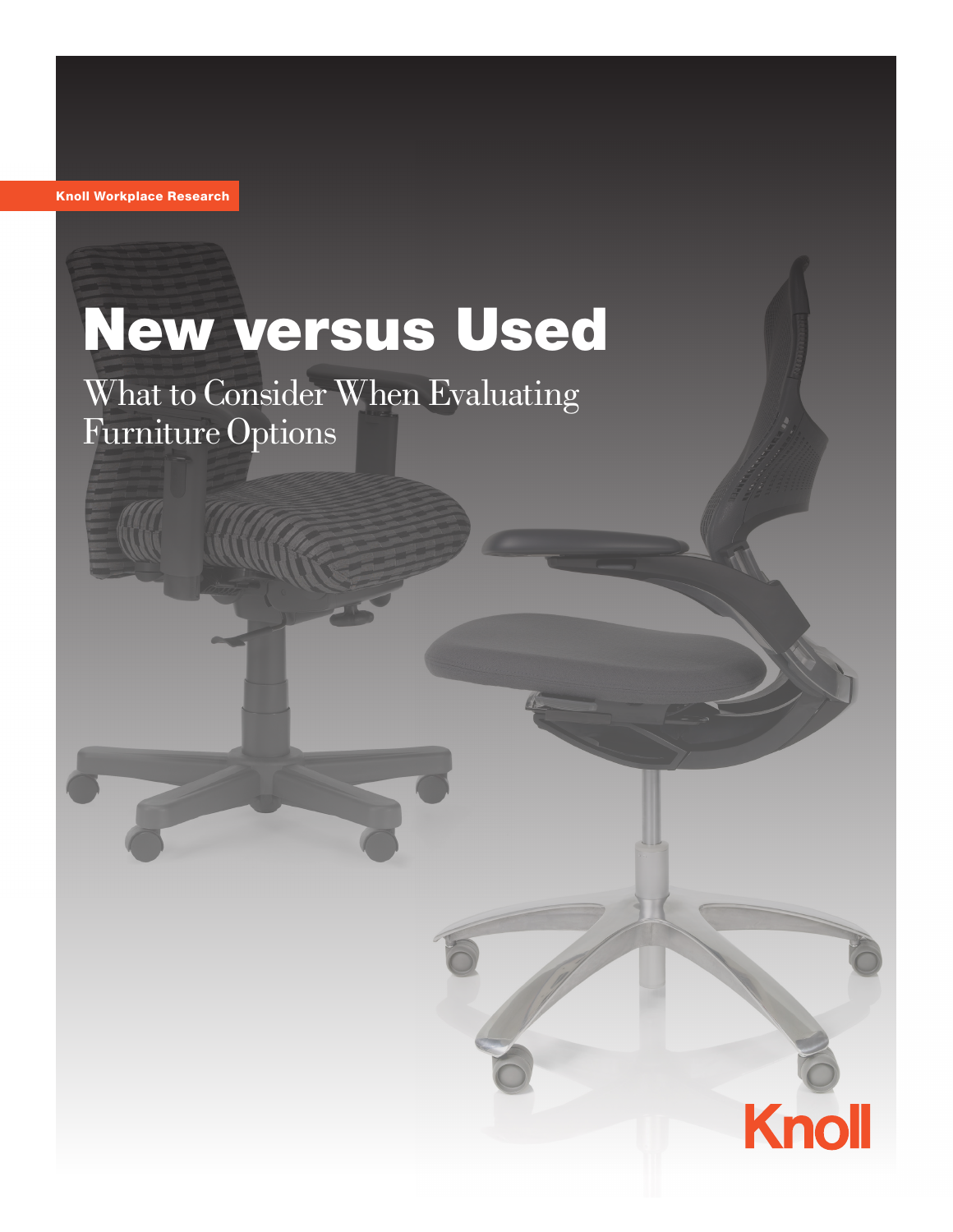# New versus Used

## What to Consider When Evaluating Furniture Options

With an eye on reducing costs, organizations often evaluate the purchase of used furnishings for their new workplaces. While used furniture savings may appear considerable, buyers must take into account a series of underlying factors in their decision making process: hidden costs, quality concerns and the overall effectiveness of used furniture to support business needs. These issues can significantly dilute the potential value of used furniture by affecting the bottom line during and after the initial purchase, reducing employee satisfaction and diminishing the overall work environment.

## 1. Hidden Cost — Indirect Cost Prior to and After Purchase

If the lowest initial purchase price is the only driving factor of a business decision, used furniture will most likely be the least expensive choice. However, if the hidden costs are factored into the decision, new furniture is often a better return on investment. Typically, a used furniture purchase forces a customer to buy more product than required for the new configuration because used furniture is sold in an "all or nothing" package. This results in "overbuying" with the unused excess product requiring warehousing and handling over the long term.

#### Services and project fees

| <b>NEW</b>                                                        | USED                                                                  |
|-------------------------------------------------------------------|-----------------------------------------------------------------------|
| Space planning, CAD design, short term warehousing, and shipping  | Design services fees, warehousing, shipping and all handling          |
| & handling fees are all generally included in the purchase of new | fees are in addition to the initial purchase price of used furniture, |
| furniture.                                                        | increasing the actual overall cost.                                   |

#### Investment spending

| <b>NEW</b>                                                              | <b>USED</b>                                                         |
|-------------------------------------------------------------------------|---------------------------------------------------------------------|
| New furniture can be treated as an operational cost and can be          | Used furniture requires complete capital outlay up front. The       |
| leased at very competitive interest rates allowing capital outlay to be | residual value assigned to used furniture is so low that leasing is |
| spread over time.                                                       | not a viable option.                                                |

#### Availability of basic elements

| <b>NEW</b>                                                      | <b>USED</b>                                                        |
|-----------------------------------------------------------------|--------------------------------------------------------------------|
| Glass components offered by new furniture support transparency, | Glass components are not readily offered in used product options   |
| collaboration and natural light.                                | because they are fragile, easily scratched and difficult to store. |

#### Additional product expenditures

| <b>NEW</b>                                                                                                                                                   | ISED                                                                                                                                                                                                                                                                                                                                                    |
|--------------------------------------------------------------------------------------------------------------------------------------------------------------|---------------------------------------------------------------------------------------------------------------------------------------------------------------------------------------------------------------------------------------------------------------------------------------------------------------------------------------------------------|
| All components, parts, and hardware are shipped complete and<br>included in the cost of new furniture. The initial specification meets the<br>design intent. | Reconfiguring used furniture typically requires additional<br>components and parts. Determining those additional components<br>and parts can be time consuming and increase the cost of buying<br>used. If they are even available, parts are more expensive because<br>they do not receive the deeper discount levels associated with new<br>projects. |
|                                                                                                                                                              |                                                                                                                                                                                                                                                                                                                                                         |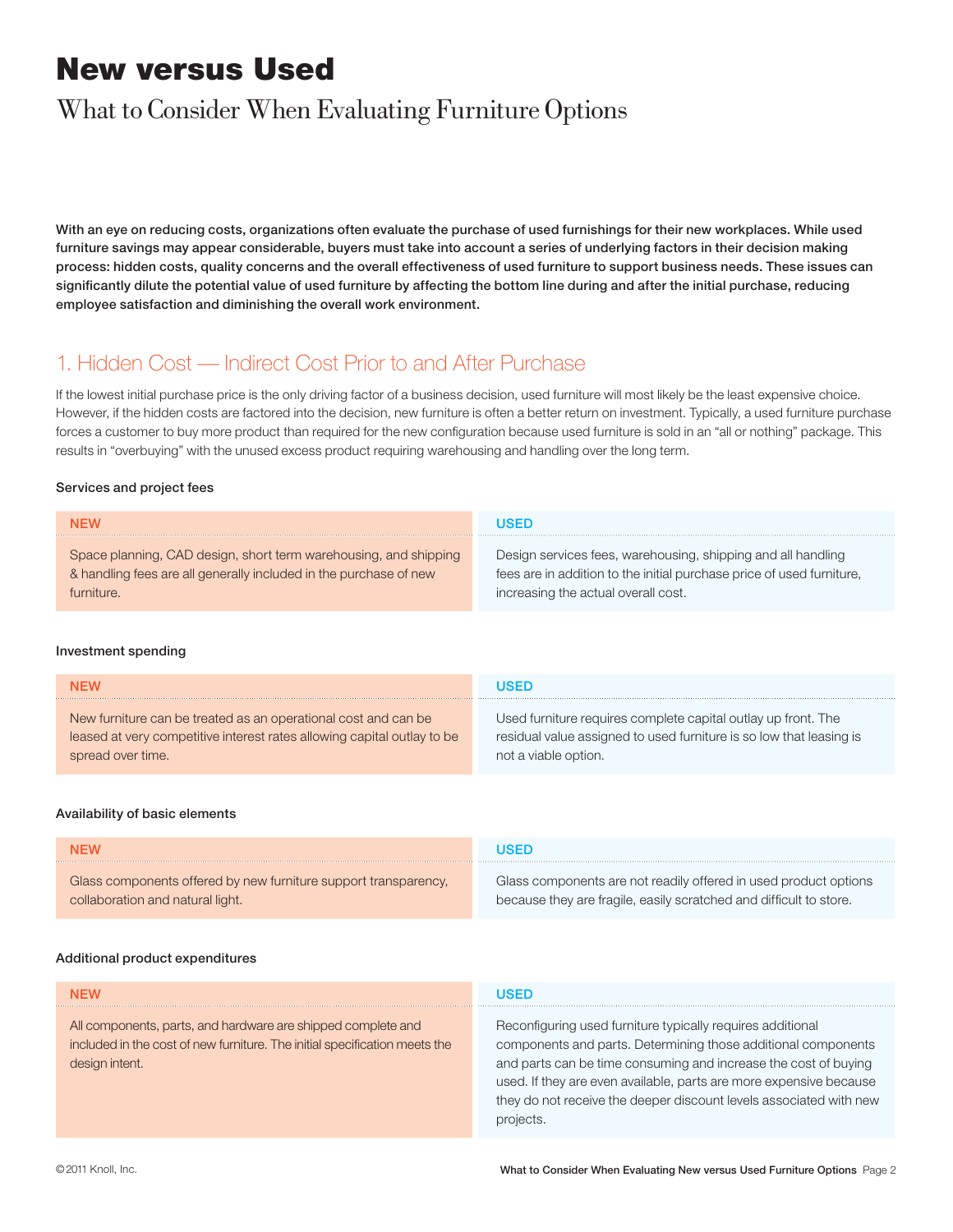## 2. Quality Concerns — No Provision for Product Performance Assurance

Rarely is purchasing furniture a single, one time transaction. Most customers need access to product and services over the lifespan of their work environment. Basic workplace maintenance and evolving needs mean that customers need the confidence that a furniture manufacturer stands behind the quality of its products and that, from installation on, a dependable dealer is there to service the product.

#### Access to missing parts

| <b>NEW</b>                                                                                                                                                                                                                                                 | USED                                                                                                                                                                                                                          |
|------------------------------------------------------------------------------------------------------------------------------------------------------------------------------------------------------------------------------------------------------------|-------------------------------------------------------------------------------------------------------------------------------------------------------------------------------------------------------------------------------|
| New furniture components and critical parts required for simple<br>changes during installation are readily available and easy to order.<br>(For example, Knoll offers a 24/7 critical parts program allowing an<br>installation to proceed without delay). | Used furniture components and parts are frequently difficult to<br>locate or unavailable if older products were discontinued, making<br>reconfigurations difficult and time consuming – and increasing<br>installation costs. |
| Caliber of installation services                                                                                                                                                                                                                           |                                                                                                                                                                                                                               |
| <b>NFW</b>                                                                                                                                                                                                                                                 |                                                                                                                                                                                                                               |

Certified dealer installation services are provided when purchasing new furniture, ensuring a seamless, professional project installation.

Used furniture install crews are typically outsourced, and lack training, certification, and familiarity with the correct installation procedures for specific products. On-going follow-up services are limited, not available or an additional cost to the initial purchase price.

#### Post purchase protections

| <b>NEW</b>                                                                                                                                                                                                                                     | <b>USED</b>                                                                                                                                                                                                                                                                                                             |
|------------------------------------------------------------------------------------------------------------------------------------------------------------------------------------------------------------------------------------------------|-------------------------------------------------------------------------------------------------------------------------------------------------------------------------------------------------------------------------------------------------------------------------------------------------------------------------|
| The purchase of new furniture is warranted, which provides<br>certainty of quality and performance assurance to the customer.<br>(For example, Knoll seating offers a 12 year warranty on parts and<br>labor, even for 24/7, multi-shift use). | Generally, used furniture does not offer any warranty or legal<br>recourse to address product defects and concealed damage.<br>Used office seating is especially susceptible to breakage,<br>malfunctions and upholstery issues, which equate to added cost<br>for the parts and labor necessary to repair the product. |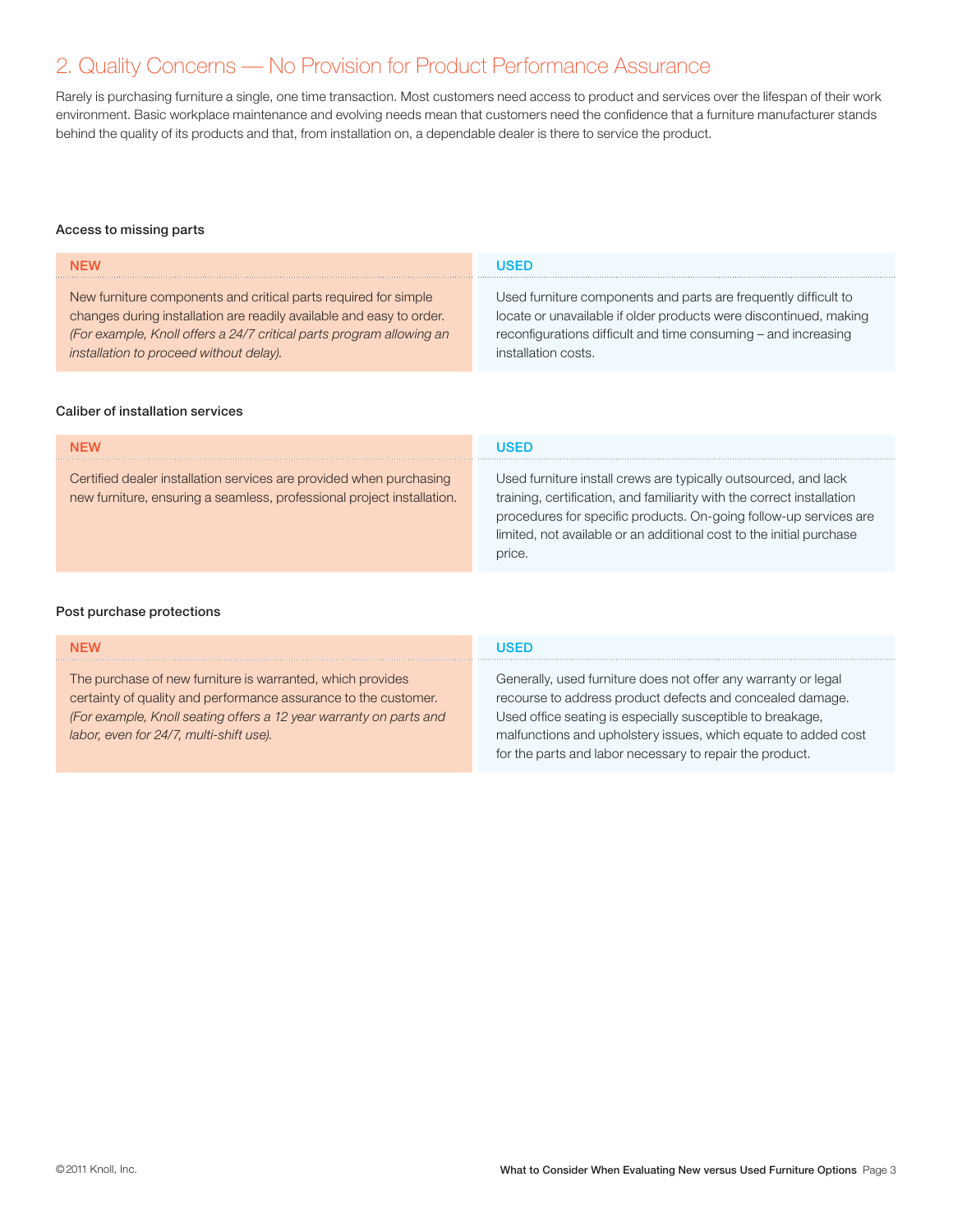## 3. Ineffectiveness — Lack of Alignment with Business Needs

When furnishing a workplace, buyers are purchasing more than just static objects; they are typically buying a series of inter-related components that combine to form a system, And to be effective, that system's configuration and capabilities must match the needs of the client workplace and work processes over both the short and longer terms.

#### Appropriateness for the intended environment

| <b>NEW</b>                                                             | USED                                                             |
|------------------------------------------------------------------------|------------------------------------------------------------------|
| Planning with new furniture addresses the most effective business      | Used furniture, when available in workstation clusters, does not |
| strategies to tailor a specific planning solution, maximize the use of | maximize the use of a specific space and does not effectively    |
| expensive leased space and adhere to an overall design solution        | adapt to a new floor plan without modifications and additional   |
| supporting a company's image and improving worker productivity.        | product.                                                         |

#### Relevance for a contemporary workplace

| <b>NEW</b>                                                                                                                                                                                                                                                                                                                            | USED                                                                                                                                |
|---------------------------------------------------------------------------------------------------------------------------------------------------------------------------------------------------------------------------------------------------------------------------------------------------------------------------------------|-------------------------------------------------------------------------------------------------------------------------------------|
| New furniture is offered in a comprehensive scope of product<br>design solutions that can meet specific customer objectives. A wide<br>range of design choices and planning solutions can directly respond<br>to current workplace trends, help elevate employee morale, support<br>employee retention and improve a company's image. | Without a series of updates and enhancements, used furniture can<br>appear dated and out of step with the goals of a new workplace. |

#### Scope of options

| <b>NEW</b>                                                           | USED                                                                   |
|----------------------------------------------------------------------|------------------------------------------------------------------------|
| New furniture offers the advantage of a broad selection of finishes, | Used furniture is limited to one material and finish, available at the |
| materials and a comprehensive scope of product choices.              | time of the purchase.                                                  |

#### Technological needs

| <b>NEW</b>                                                           | <b>USED</b>                                                       |
|----------------------------------------------------------------------|-------------------------------------------------------------------|
| New furniture offers current, advanced electrical and data solutions | Used furniture may not be able to meet demanding technology       |
| and components designed to accommodate cabling capacities,           | requirements. Outdated electrical and data components, minimal    |
| multiple access points and seamless interface with new building      | cabling capacities, and ineffective building interface reduce the |
| technologies.                                                        | ability to keep up with technology advances.                      |

#### Long term flexibility

| <b>NFW</b>                                                                                                                             | USED                                                                                                                                                 |
|----------------------------------------------------------------------------------------------------------------------------------------|------------------------------------------------------------------------------------------------------------------------------------------------------|
| The flexibility inherent in new, well designed modular furniture allows<br>a company to accommodate growth and adapt to ongoing churn. | Used furniture has limited flexibility because it's sold on an "as is"<br>basis; therefore, it is very difficult or impossible to match and does not |
|                                                                                                                                        | address future growth using similar, compatible product.                                                                                             |